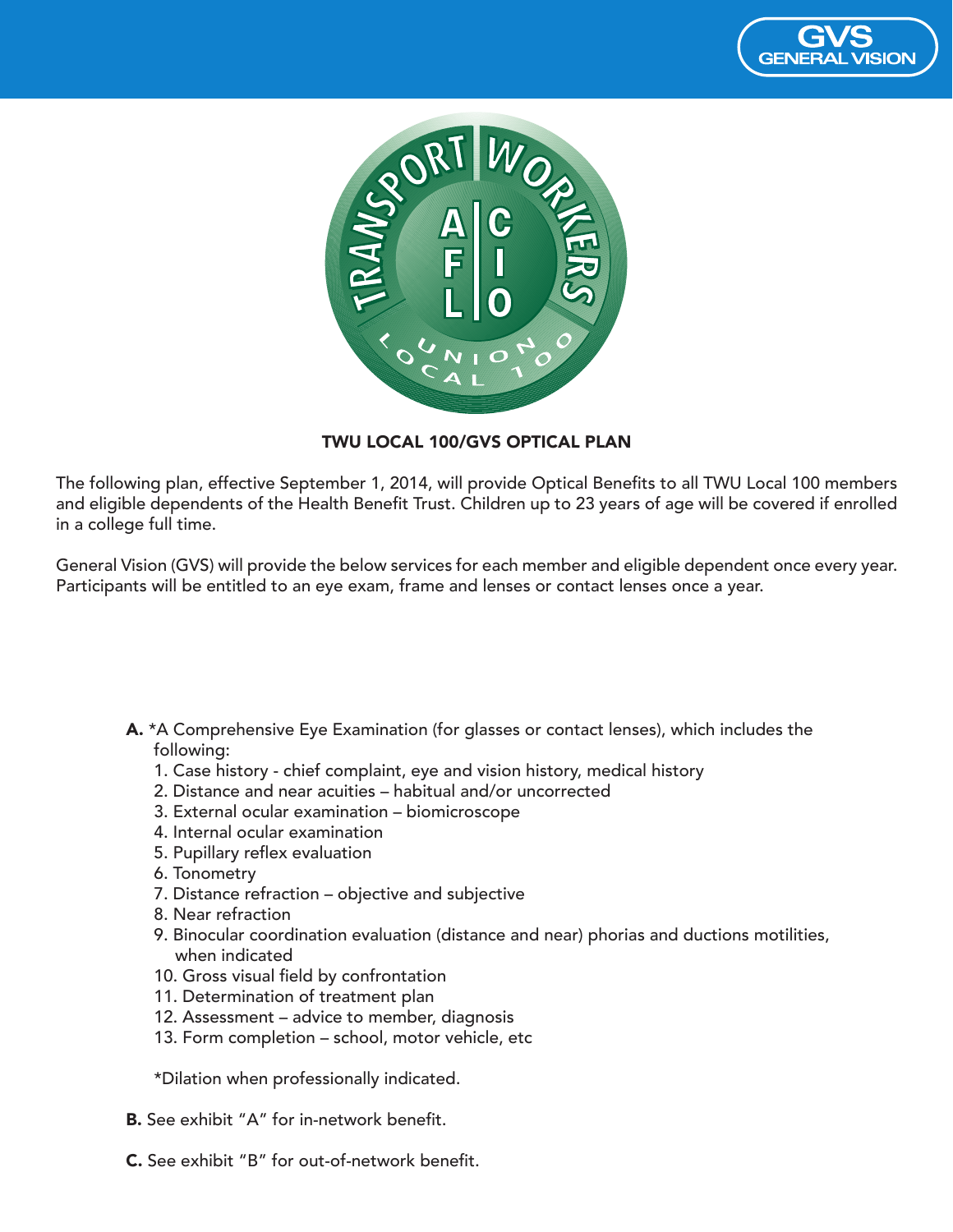

- GVS will fund the development of a user-friendly website to afford members the opportunity to make appointments, view eligibility and certify copayments.
- GVS will provide a 25% discount off retail or 15% off GVS advertised "friends, family, price", whichever is greater, for LASIK or PRK procedures.
- General Vision Services has a licensed Optometrist on duty who provides visual analysis and determines the corrective eyeglass prescription. If the Optometrist recognizes any pathological or abnormal condition he/she will refer the patient to an Ophthalmologist.
- Lenses are first quality corrective curve (in original envelope) and comply with the standards of the American National Standards Institute (ANSI). Where possible lenses are American made.
- There is no charge for unlimited adjustments or minor repairs for eyeglasses. Breakage of lenses, frames and hinges due to defects in manufacturing are guaranteed up to a year.

This benefit will be automatically renewed unless either party submits notice of termination in writing.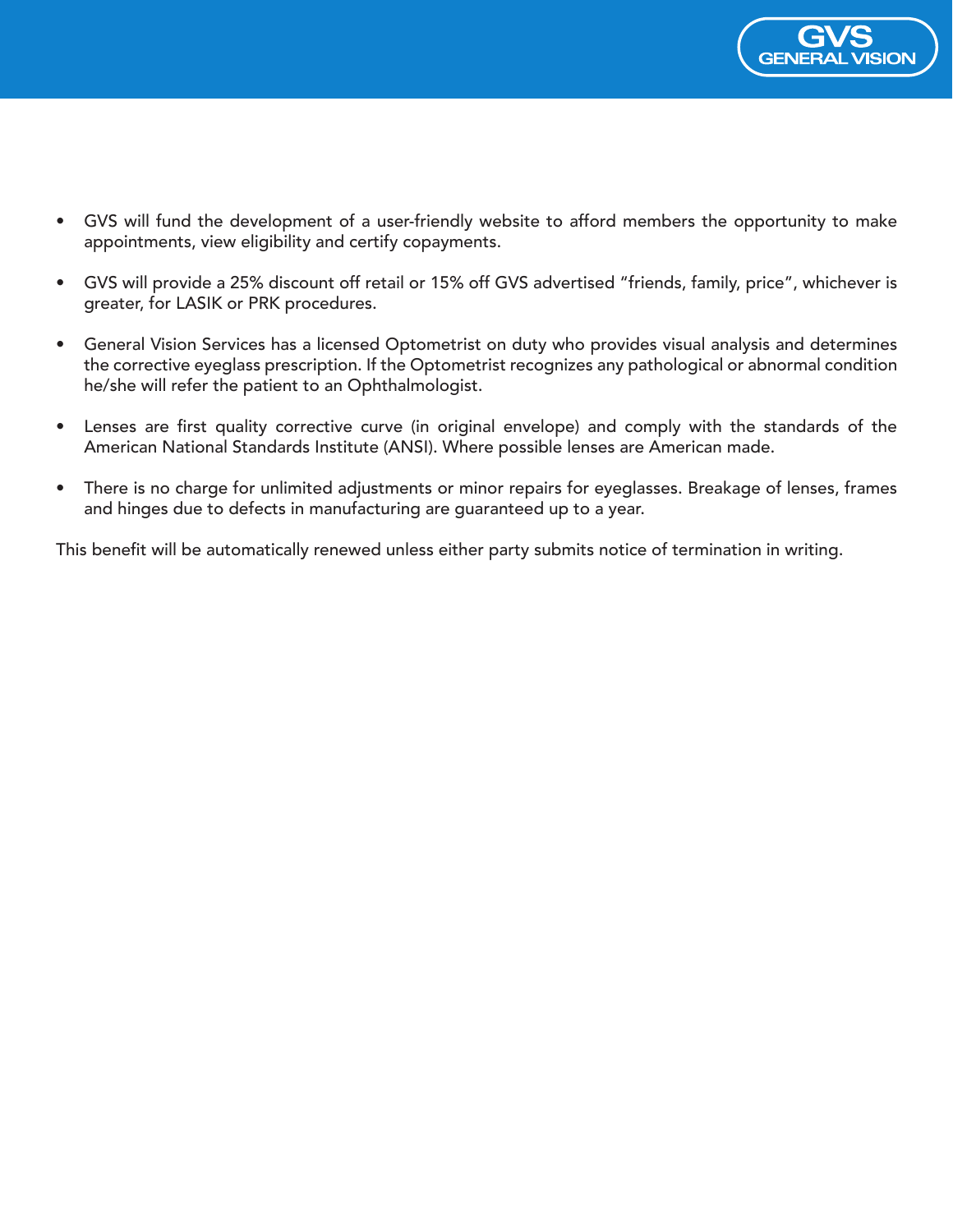| <b>EXHIBIT A</b><br><b>General Vision Services Local 100 Proposal for Optical Benefits</b>                          |                                                                                     |                      |                  |  |  |
|---------------------------------------------------------------------------------------------------------------------|-------------------------------------------------------------------------------------|----------------------|------------------|--|--|
| <b>In-Network</b>                                                                                                   |                                                                                     |                      |                  |  |  |
| Benefit                                                                                                             | <b>Description Proposed for Local 100</b>                                           | <b>TWU Co-Pay</b>    | <b>Frequency</b> |  |  |
| <b>Vision Exam</b>                                                                                                  | Focus on your eyes and overall wellness                                             | 0                    | Every 12 Months  |  |  |
|                                                                                                                     | <b>Prescription Glasse Description Proposed for Local 100</b>                       | <b>TWU Co-Pay</b>    | Frequency        |  |  |
| Frames                                                                                                              | \$275 allowance for the 1st year, \$300 for the 2nd year and \$325                  |                      |                  |  |  |
|                                                                                                                     | for the 3rd year for a wide selection of Designer Frames.                           |                      |                  |  |  |
|                                                                                                                     | 20% off amount over your allowance.                                                 | 0                    | Every 12 Months  |  |  |
| Lenses                                                                                                              | Single Vision                                                                       | 0                    |                  |  |  |
|                                                                                                                     | Lined Bifocal                                                                       | 0                    | Every 12 Months  |  |  |
|                                                                                                                     | <b>Lined Trifocal</b>                                                               | 0                    |                  |  |  |
|                                                                                                                     | Progressive Lenses                                                                  | 0                    |                  |  |  |
| <b>Lens Options</b>                                                                                                 | <b>Tints</b>                                                                        | 0                    |                  |  |  |
|                                                                                                                     | <b>Scratch Guard Coating</b>                                                        | 0                    |                  |  |  |
|                                                                                                                     | <b>Ultra Violet Coating</b>                                                         | 0                    |                  |  |  |
|                                                                                                                     | Polycarb Lenses for children 19 and under                                           | 0                    |                  |  |  |
|                                                                                                                     | <b>Anti-reflective Coating</b>                                                      | 0                    |                  |  |  |
|                                                                                                                     | <b>Blended BF</b>                                                                   | 0                    |                  |  |  |
|                                                                                                                     | Polycarb Lenses                                                                     | \$30.00              |                  |  |  |
|                                                                                                                     | <b>Transition SV</b>                                                                | \$60.00              |                  |  |  |
|                                                                                                                     | <b>Transition BF</b>                                                                | \$80.00              |                  |  |  |
|                                                                                                                     | <b>Transition Varilux or similar</b>                                                | \$210.00<br>\$150.00 |                  |  |  |
|                                                                                                                     | Varilux Comfort Progressive or similar<br>Hi Index SV                               | \$75.00              |                  |  |  |
|                                                                                                                     | Hi Index BF                                                                         | \$75.00              |                  |  |  |
|                                                                                                                     | Hi Index 1.6 SV                                                                     | \$40.00              |                  |  |  |
|                                                                                                                     | Hi Index 1.6 MF                                                                     | \$40.00              |                  |  |  |
|                                                                                                                     | Hi Index 1.66 SV                                                                    | \$69.00              |                  |  |  |
|                                                                                                                     | Hi Index 1.66 MF                                                                    | \$69.00              |                  |  |  |
|                                                                                                                     | Premium AR                                                                          | \$48.00              |                  |  |  |
|                                                                                                                     | Ultra AR                                                                            | \$60.00              |                  |  |  |
|                                                                                                                     | Polarized                                                                           | \$74.00              |                  |  |  |
| <b>Contact Lenses</b>                                                                                               | <b>Description Proposed for Local 100</b>                                           | <b>TWU Co-Pay</b>    | Frequency        |  |  |
| <b>Contact Lenses</b>                                                                                               | One Year Supply of Disposables                                                      | 0                    |                  |  |  |
|                                                                                                                     | 1st year - \$150 allowance for upgraded contact lenses                              |                      |                  |  |  |
|                                                                                                                     | 2nd year - \$175 allowance for upgraded contact lenses                              |                      |                  |  |  |
|                                                                                                                     | 3rd year - \$200 allowance for upgraded contact lenses                              |                      |                  |  |  |
|                                                                                                                     | Exam/fitting fee included                                                           |                      |                  |  |  |
| Additional Savings 40% off additional glasses and prescription sunglasses, including lens options not covered above |                                                                                     |                      |                  |  |  |
| 25% discount for members/dependents for over-the-counter medication i.e. eye drops,                                 |                                                                                     |                      |                  |  |  |
|                                                                                                                     | creams, patches, solutions, additional eyeglass cases and cleaning cloths, eyeglass |                      |                  |  |  |
|                                                                                                                     | chains, etc.                                                                        |                      |                  |  |  |